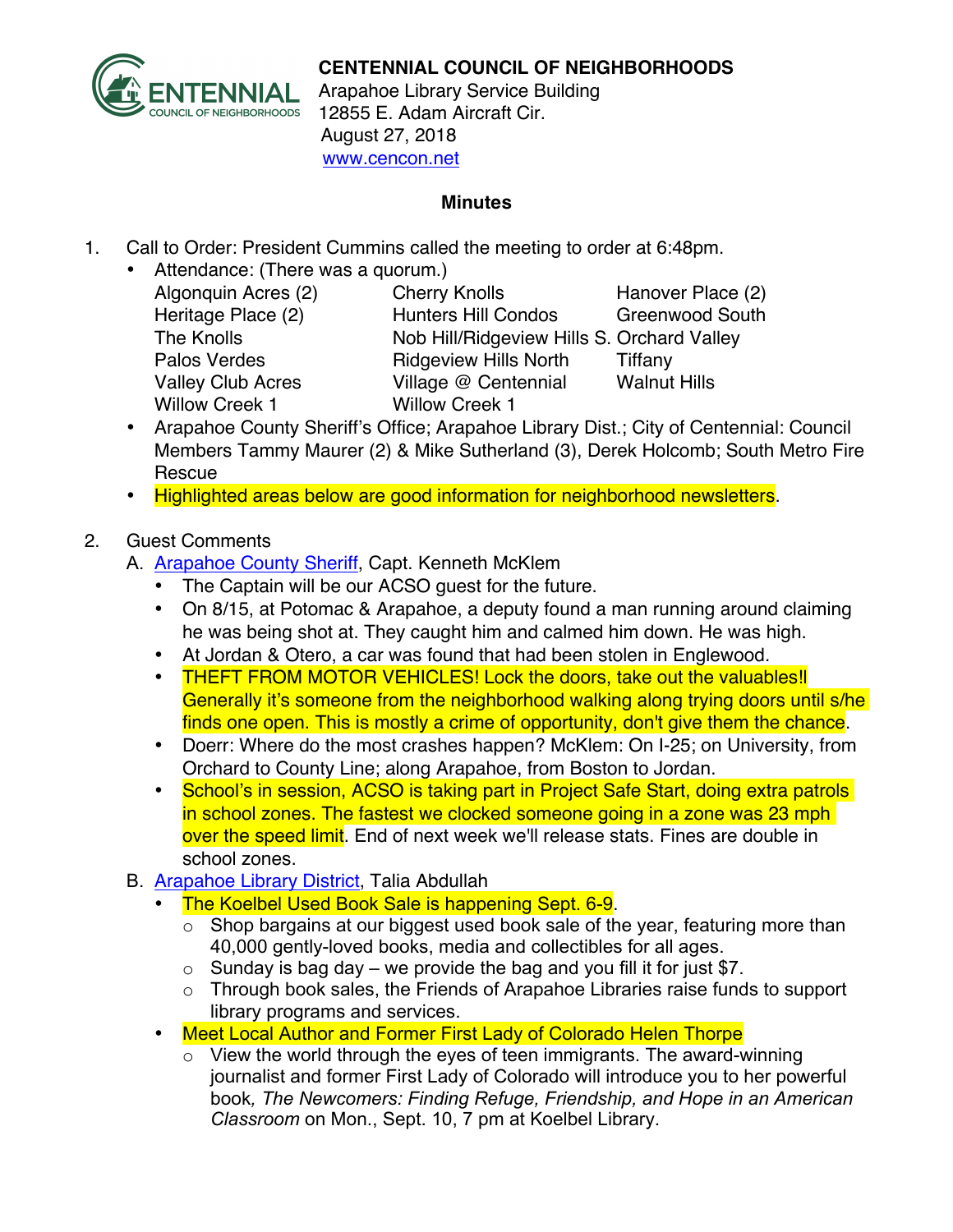- $\circ$  Her narrative non-fiction follows the lives of 22 teen immigrants many arriving directly from refugee camps – and their first year in America at Denver's South High School. They land in a beginner-level English language class and collectively, the students represent the microcosm of the global refugee crisis.
- $\circ$  Thorpe will sign her books after the presentation. To save your spot, visit the website.
- Meet Author Laurie Halse Anderson
	- o Spend an afternoon with award-winning and *New York Times* best-selling author Laurie Halse Anderson, who will share about her popular young adult fiction, including her groundbreaking debut novel *[Speak,](https://arapahoelibraries.bibliocommons.com/item/show/1914047115)* on Sat., Sept. 29, at 2 pm at Smoky Hill Library.
	- o Recently re-released as a graphic novel, *Speak* authentically captures the emotional journey of an isolated teen as she navigates high school life.
	- o Anderson will share about her writing process and what drives her, as she often tackles tough topics with humor and sensitivity. The afternoon features a book signing and light refreshments.
- There was a request for info on the libraries' Maker Spaces.
- Rasor: Do you need to make a reservation to use the Maker Spaces? Abdullah: I'll have to let you know.
- Cummins: What general trends are you seeing in the library? Abdullah: There are more request for materials in foreign languages. We've added a new streaming service: Canopy, for movies.
- Jewell: How is the lack of fines working? Abdullah: It seems to working OK. Nonreturned items seems to be around 1%. If you report a book lost, you'll still have to pay for it.
- C. [Arapahoe Park & Rec District,](http://www.aprd.org) Delos Searle, Asst. District Manager (absent)
- D. Fire Districts, South Metro Asst. Chief Jerry Rhodes [Cunningham Fire,](http://www.cfpd.org) [Littleton Fire,](http://www.littletongov.org/fire) [South Metro Fire](http://www.southmetro.org)
	- A new SMFR Recruit Academy has started with 24 recruits. We need more women fire fighters. We'll be running 2 academies per year for next 2-3 years. There are lots of openings.
	- Our dog rescue last week has made Luna nationally famous! If we have to dismantle anything in the process of a rescue, we do it very carefully so it can go back together.
	- We also had a horse rescue, as well.
	- We held 8 children's academies this summer for jr. high/HS children, 20 kids per session. One academy was just for high school girls. (We hope some of them will want to become fire fighters.)
	- We held a SMFR & ACSO Citizen Academies' meeting at our Joint Services Facility. We were outside in the rain and the folks loved seeing all the gear.
	- South Metro teamed with ACSO for the open house this past Sat.
	- We will not be closed on Labor Day!
	- KSeymour: How's the new fire station on Quebec coming? Rhodes: It's moving right along. One bay will be for specialized equipment. There's no opening date, yet, but, it should be in the next few months.
	- Our crews have returned from CA & OR. We do have crews in western Colorado.
- F. [South Suburban Parks & Rec District,](http://www.SSPR.org) Jamie deBartolomeis
	- The Fall catalog is out. Some were available at the meeting.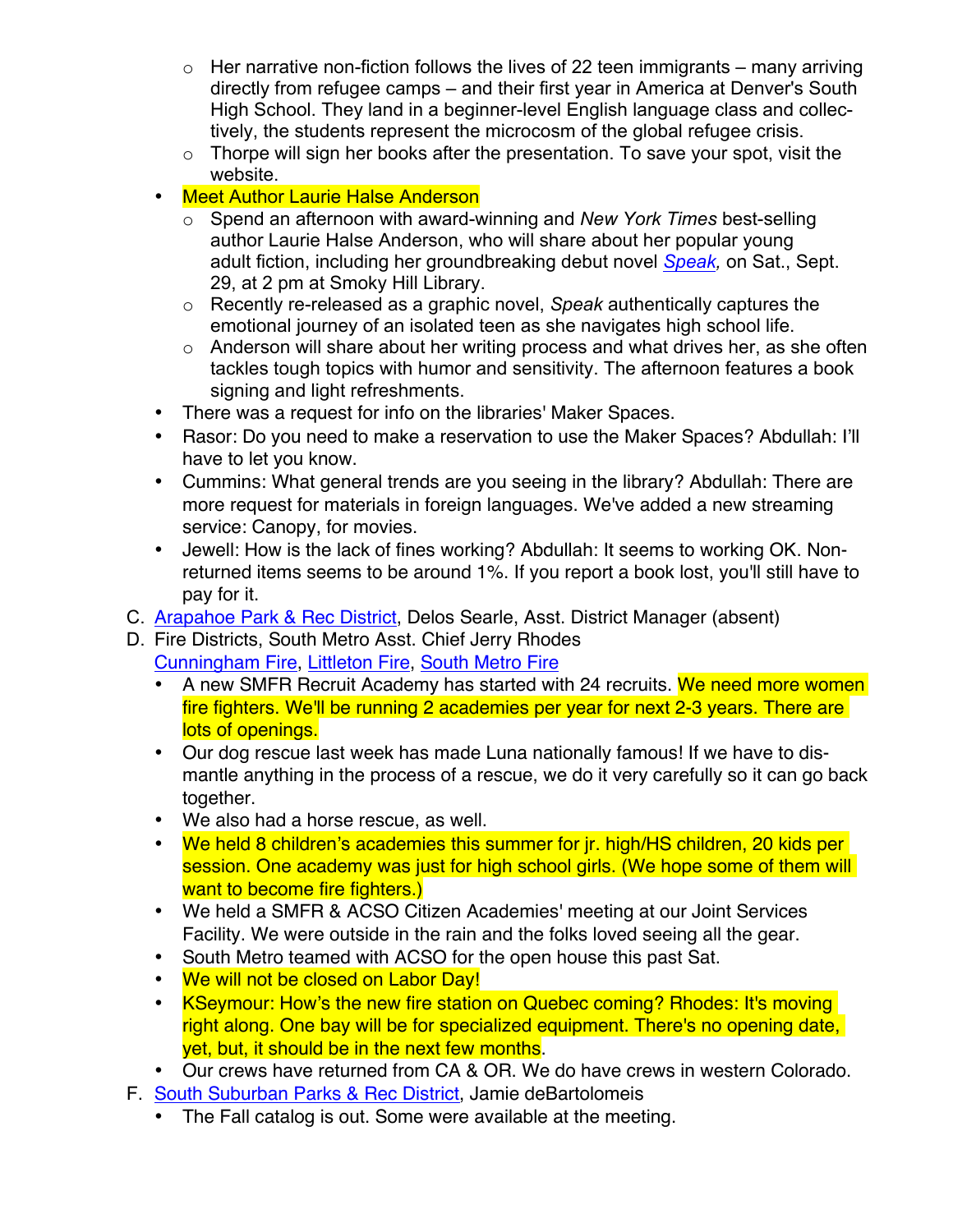- We've done new branding & have a new logo. This logo is more representative of the diversity of activities and facilities in SSPRD; it's more colorful.
- We're taking public input on a Goodson Rec. Ctr. master plan, 9/5, 10-noon or 4:30-6:30pm.
- SSPRD is building a new recreation complex @ Lorenz Park on County Line Rd. We'll be relocating the disc golf course. There'll be meetings on what the public wants: 9/18 [Tues], 9/20 [Thurs]; check the website. It will have 2 sheets of ice, hoping for a third. It will replace the South Suburban Ice Arena. This won't be a rec. center, no pool, no exercise equipment. Info is on the website. We hope to open it by the end of 2020. It has a \$50M budget.
- Nickless: Is there any information about fixing up the outdoor pools? deBartolomeis: We're still planning what to do there. We're still working on the aquatics master plan.
- On 9/8: Yappy Hour at Holly Pool. Dogs only in the pool. Also, we'll have a Toucha-Truck event at the ice arena.
- On 9/22, we're holding free chipping & mulch events partnering with Centennial; they'll be at Eagle Street & the Willow Spring Open Space. No rubbish, just bushes & branches
- We're trying something new having some Free Days: 9/6 at Sheridan Rec. Ctr.; 9/8 at Buck, Goodson, & Lone Tree. You can get your SSPRD ID with proof of address for free on those days at those facilities. There will be some1 day sales: 20 punches gets 5 fee (Punches never expire).
- G. [City of Centennial,](http://www.centennialco.gov) Tammy Maurer, District 2
	- Centennial will have their 3rd Annual Car Show on 9/8 (9am-noon), band & dancing in the park and a Senior Resource Fair until 2pm.
	- 9/22 is the annual chalk art contest.
	- The Youth Commission applications due by 9/14, 13-18 year olds.
- 3. Centennial NEXT, Comprehensive Plan Update: Derek Holcomb, Deputy Community Development Director
	- The City has just completed an online planning & permitting project with Energov software. It took 2 years. HOAs will now get their referrals through this system. Make sure Centennial has current HOA information! (*They do currently receive the CenCON roster quarterly.)*
	- The Comprehensive Plan project, Centennial NEXT, is coming to an end. It will be up for approval by P&Z at their Sept. 26 meeting. City Council should ratify that approval in Oct. (www.centennialco.gov/centennialnext)
		- o We've done 2 years of public outreach, touching close to 5,000 people.
		- $\circ$  It has produced goals & strategies that Council can put into their budget. As items get knocked out, we'll regularly go update the plan.
		- $\circ$  Walsh: How many responses did you get? Derek: 1800 in Phase 1, 600/700 in Phase 2, 1200 more in Phase 3.
		- o The document is meant to be vague, suggesting ideas to study. The City Council of the time will make the final decision on which items to carry out.
		- $\circ$  Meakins: Chapter 3 supports more density, this isn't the right time. Derek: We're talking about new residential not existing neighborhoods.